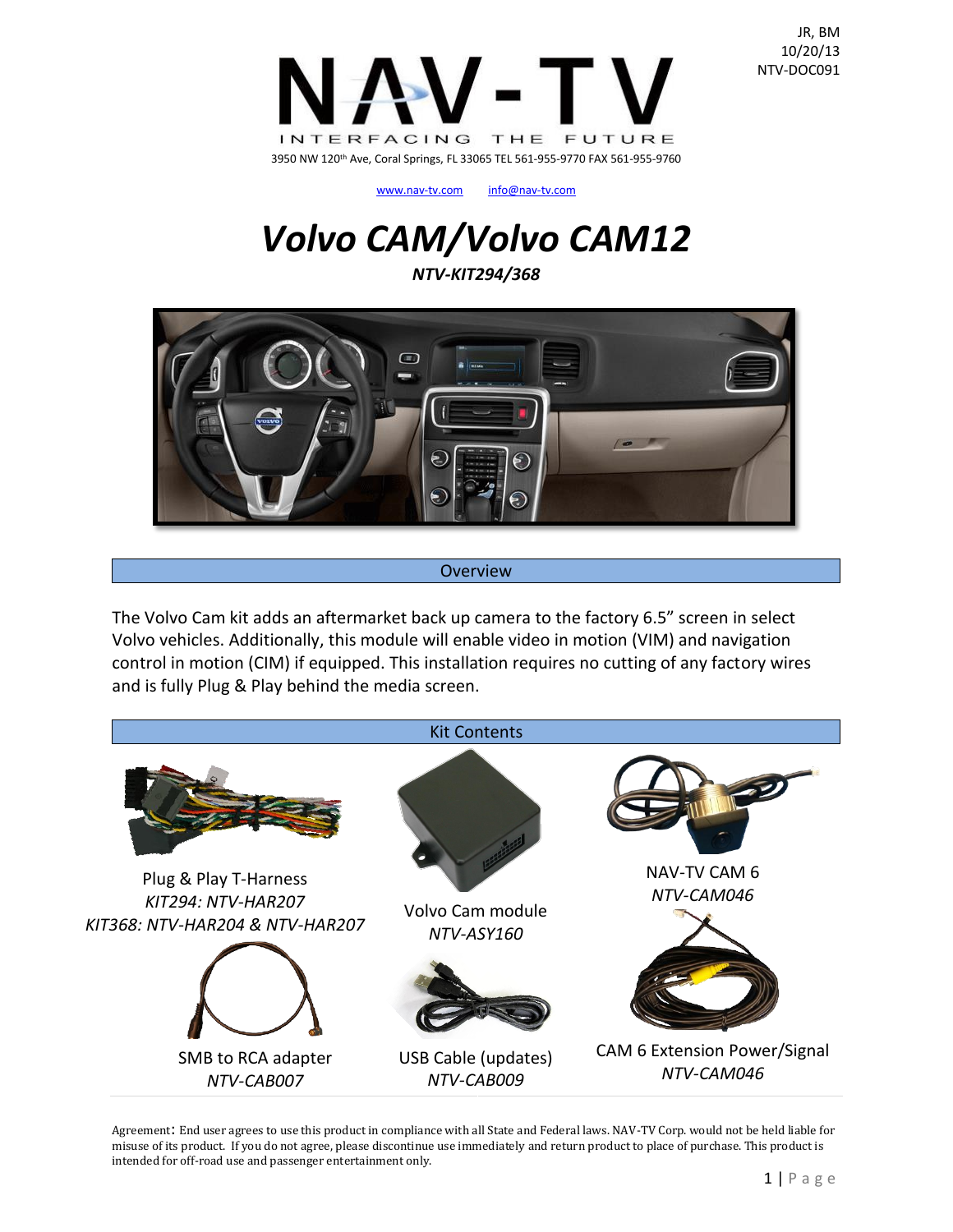### Volvo Cam Module Pin Outs

| Pin# | <b>Description</b>    | Color        |
|------|-----------------------|--------------|
| 1    | 12v Constant (+)      | Yellow       |
| 5    | -not used-            | Gray         |
| 6    | -not used-            | Blue         |
| 8    | CAN HI (Radio Side)   | Green        |
| 9    | CAN HI (Vehicle Side) | White        |
| 10   | Ground (-)            | <b>Black</b> |
| 11   | Output 1 (12v w/ CAN) | White/Red    |
| 12   | Output 2 (12v w/ REV) | White/Blue   |
| 13   | Output 3              | White/Purple |
| 14   | -not used-            | Gray/White   |
| 15   | -not used-            | Pink/Black   |
| 16   | -not used-            | Pink         |
| 17   | CAN LO (Radio Side)   | White/Green  |
| 18   | CAN LO (Vehicle Side) | Brown        |



**Wire Side**

#### Module Programming

- 1. The Volvo Cam module will come preprogrammed with the most popular working file, but you may need to adjust it for your particular Volvo type/year.
- 2. Refer to<https://navtv.com/products/NTV-KIT368/volvo-cam-12.html> and click on the 'Files' button at the bottom.
- 3. After downloading, unzip the compressed folder into another folder.
- 4. If you've never updated a NAV-TV module before, you'll need to install one of the USB drivers from the same unzipped folder (win 7+ or XP driver, respectively).
- 5. Open the Volvo USB Updater (blue icon) found in the extracted folder from step 3.
- 6. Connect the Volvo Cam module to the computer using the provided USB to mini-USB cable.
- 7. The 'USB Device' field should populate after 5-10 seconds.
- 8. Click the 3 dots at the top right of the updater window. Navigate to the same extracted folder from step 3. Select the 'VolvoVIMCam.enc' file and press 'Open'.
- 9. Double click 'ON' for VIM or address in motion to adjust ON or OFF.
- 10. Double click 'ON' for Rear view camera to adjust ON or OFF.
- 11. Double click 'off' for Front view camera to adjust ON or OFF.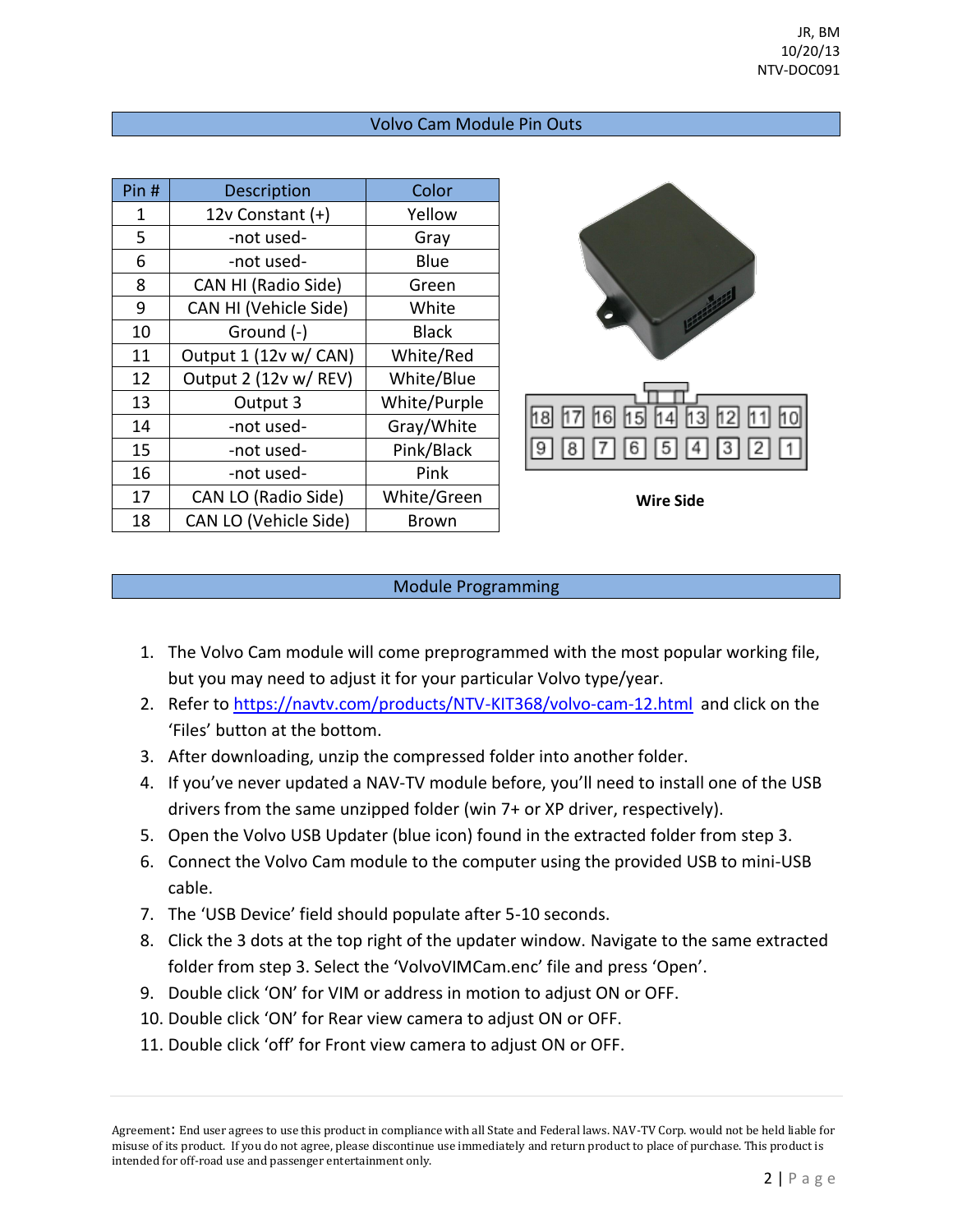- 12. Double click 'S60' and a new window will appear. Select from the drop down according to which Volvo type you're installing the kit into and then press 'OK'.
- 13. Press the 'Update' button and wait for the loader to finish updating.
- 14. Disconnect the module from the computer, reconnect to the T-Harness in the car and retest for proper operation.

| Select hundle                         |                                                 | C:\Users\B\Downloads\Volvo Cam.enc       |
|---------------------------------------|-------------------------------------------------|------------------------------------------|
| Select product                        |                                                 |                                          |
| <b>USB Device</b>                     |                                                 | COM3   Volvo 05/10/2011   00056818<br>Wr |
| <b>Update complete</b>                |                                                 |                                          |
| Doubleclick parameters to change      |                                                 |                                          |
|                                       |                                                 |                                          |
| <b>Volvo Model</b>                    | <b>Video in motion; address input in motion</b> | <b>S60</b><br>0N                         |
| Rear view camera<br>Front view camera |                                                 | <b>ON</b><br>off<br>÷                    |
|                                       |                                                 |                                          |
|                                       |                                                 | Click here to                            |
|                                       |                                                 | select file                              |
|                                       |                                                 |                                          |

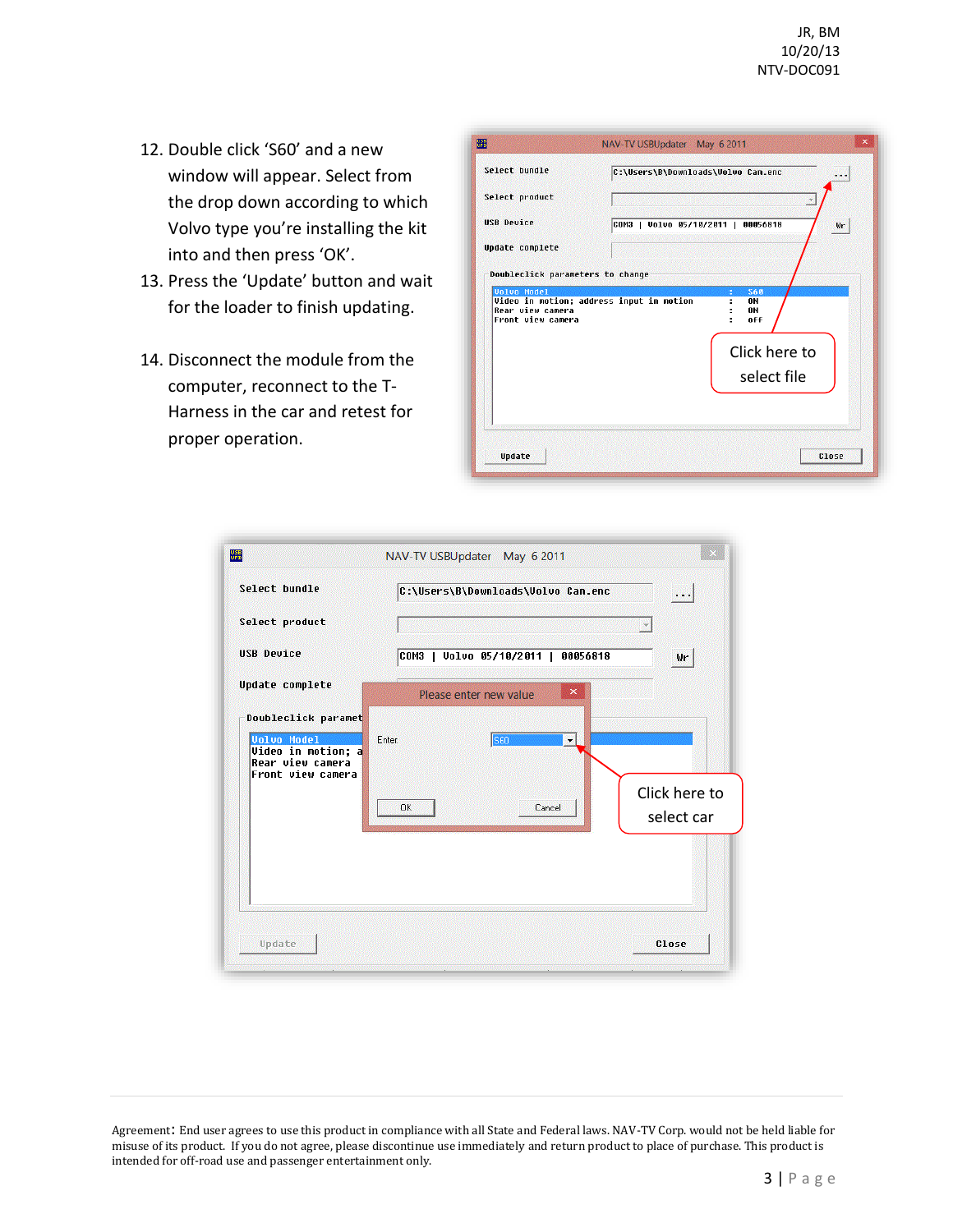## Installation

- 1. Access the main LCD screen by removing the panels surrounding it. This usually involves pulling the panels and removing Torx screws. **Back of Volvo Screen**
- 2. Remove the Volvo LCD by removing the (4x) Torx T25 screws that secure it into the dashboard and disconnect all plugs connected to the screen. Set the Screen aside for now.



3. *The Volvo CAM 12 (NTV-KIT368)*

*includes (2x) T-Harnesses. You must determine which is needed for your vehicle by examining the CAN wires on the male side of the provided Power T-Harness:*





*Compare the CAN wires on this plug with the factory Volvo screen's plug: make certain the wire locations match (are in the same position).*

- 4. Plug the factory power/CAN harness into the female side of the supplied *T-Harness*.
- 5. Plug the Volvo Cam module into the 18-pin connector located on the supplied *T-Harness*. The LED on this module will light up solid whenever CAN is active in the car.
- 6. When an aftermarket backup camera is being installed, plug the supplied *SMB to RCA adapter* into the *brown* port behind the screen and the camera output into the RCA end.\*
- 7. Connect the 12v power for the camera to Output 1. Output 1 provides 12v when CAN is active only (car is on).
- 8. Connect the male end of the supplied *Plug & Play T-Harness* into the Volvo screen. Reconnect the rest of the plugs to the screen and test for proper operation before reassembling dash.

Agreement: End user agrees to use this product in compliance with all State and Federal laws. NAV-TV Corp. would not be held liable for misuse of its product. If you do not agree, please discontinue use immediately and return product to place of purchase. This product is intended for off-road use and passenger entertainment only.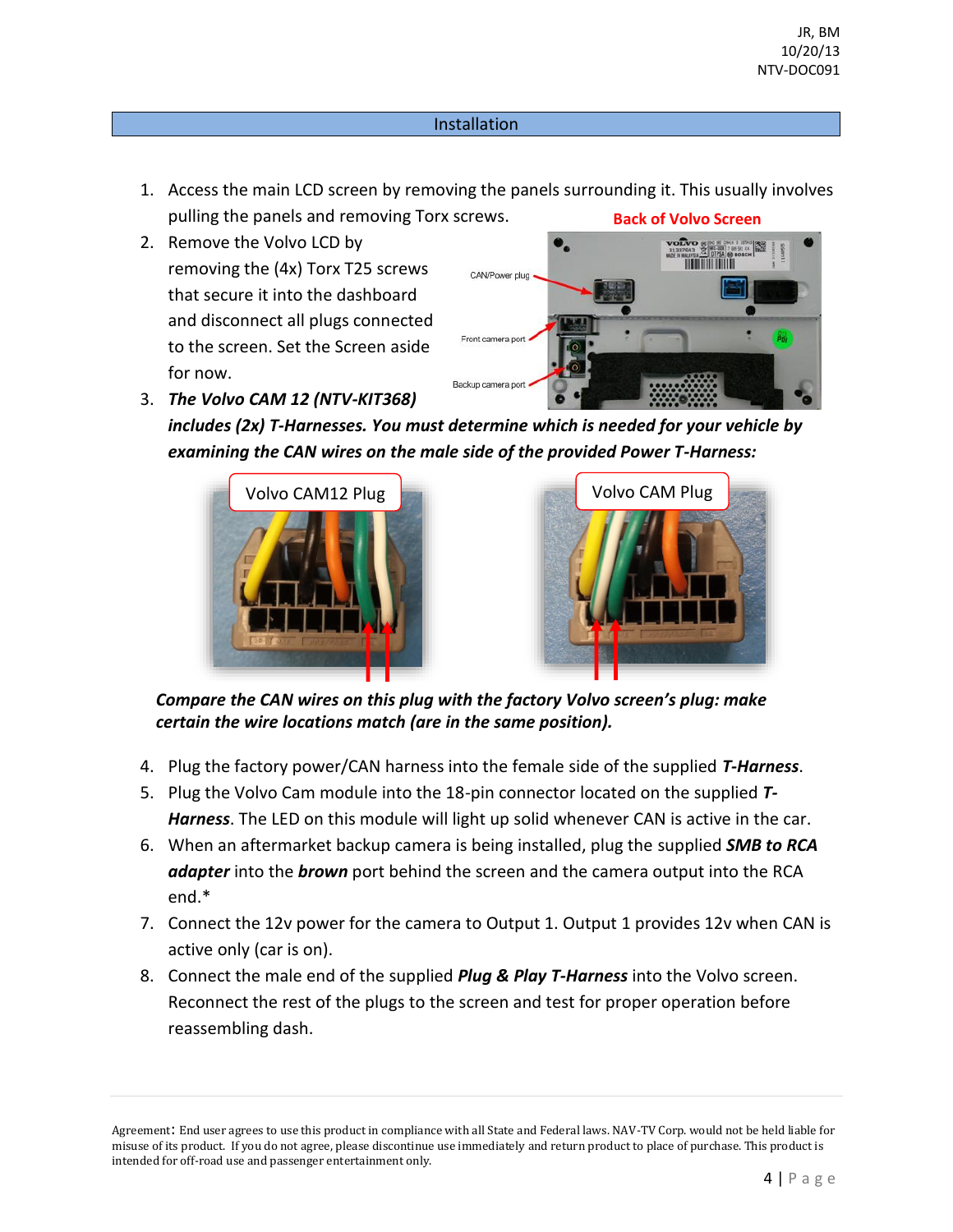\*Note: on the CAM 6 extension, cutting the loop near the camera connector side (labeled 'P Line') will remove generated lines.



## Video in Motion (VIM) Operation

VIM and navigation\* entry in motion is enabled when the unit is shipped. No user activation is required for most vehicles, but if the module does not function, press the *Parking Sensor* button. This will enable VIM and allow the user to watch DVD movies or control the navigation when the vehicle is in motion.



# Backup Camera Operation

When adding the rear camera option, the blank button on the top right of the radio controls will become active. (The factory 'CAM' button is available through the Volvo parts department; part# 3078 2886)

By pressing this button, the rear/front camera will become available while driving. If both front and rear camera are installed and activated, camera selection is done through multiple options.

- 1. Using the numeric touch pad:
	- a. 2- Front Camera
	- b. 8 Rear Camera
	- c. 0 Rear Camera Zoom ( not supported on aftermarket cameras )
- 2. By continuously pressing the "CAM" button, the camera views will cycle in sequence.